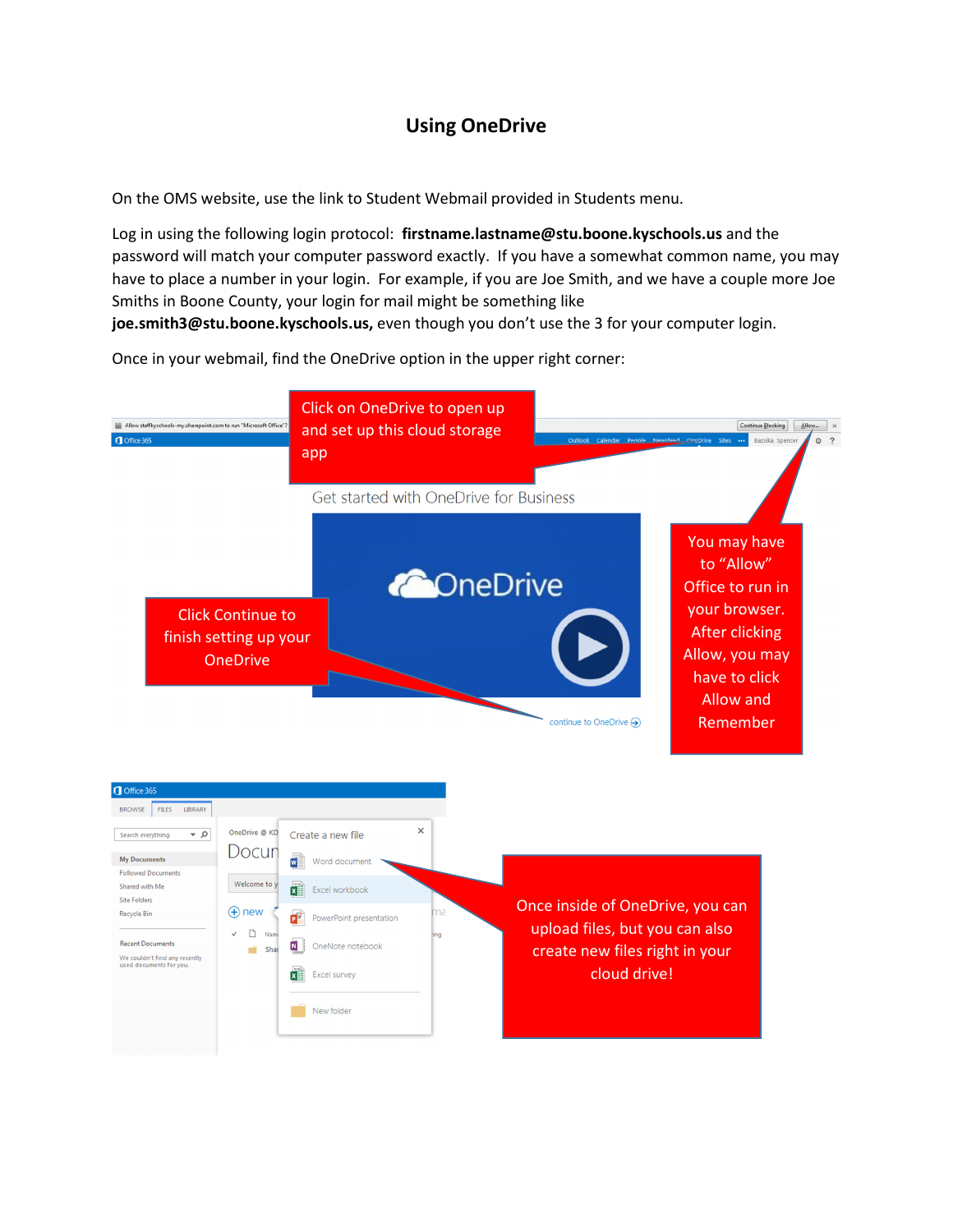You can also upload documents from home or from your school account. Once they are in OneDrive, you can access them on any web-enabled device:

| OneDrive @ KDE - Staff<br>Documents                                                                                                                                                      |                                 | Browse to find your file                                            |
|------------------------------------------------------------------------------------------------------------------------------------------------------------------------------------------|---------------------------------|---------------------------------------------------------------------|
| Welcome to your OneDrive for Business, the<br>$\oplus$ new $\bar{\uparrow}$ upload $\sigma$ sync<br>Name<br>Shared with Everyone<br>$\cdots$                                             | Add a document<br>Choose a file | Browse. No file selected.<br>Add as a new version to existing files |
| If you want to make any comments<br>about this file, you can do it here.<br>For example "Social Studies project.<br>This is the final version with mine<br>and Maggie's parts together." | <b>Version Comments</b>         | OK<br>Cancel                                                        |

If you want to share this document with a partner, you can share the file as a "Read Only" (that person can only view but not change it) or give the person(s) permission to edit it.